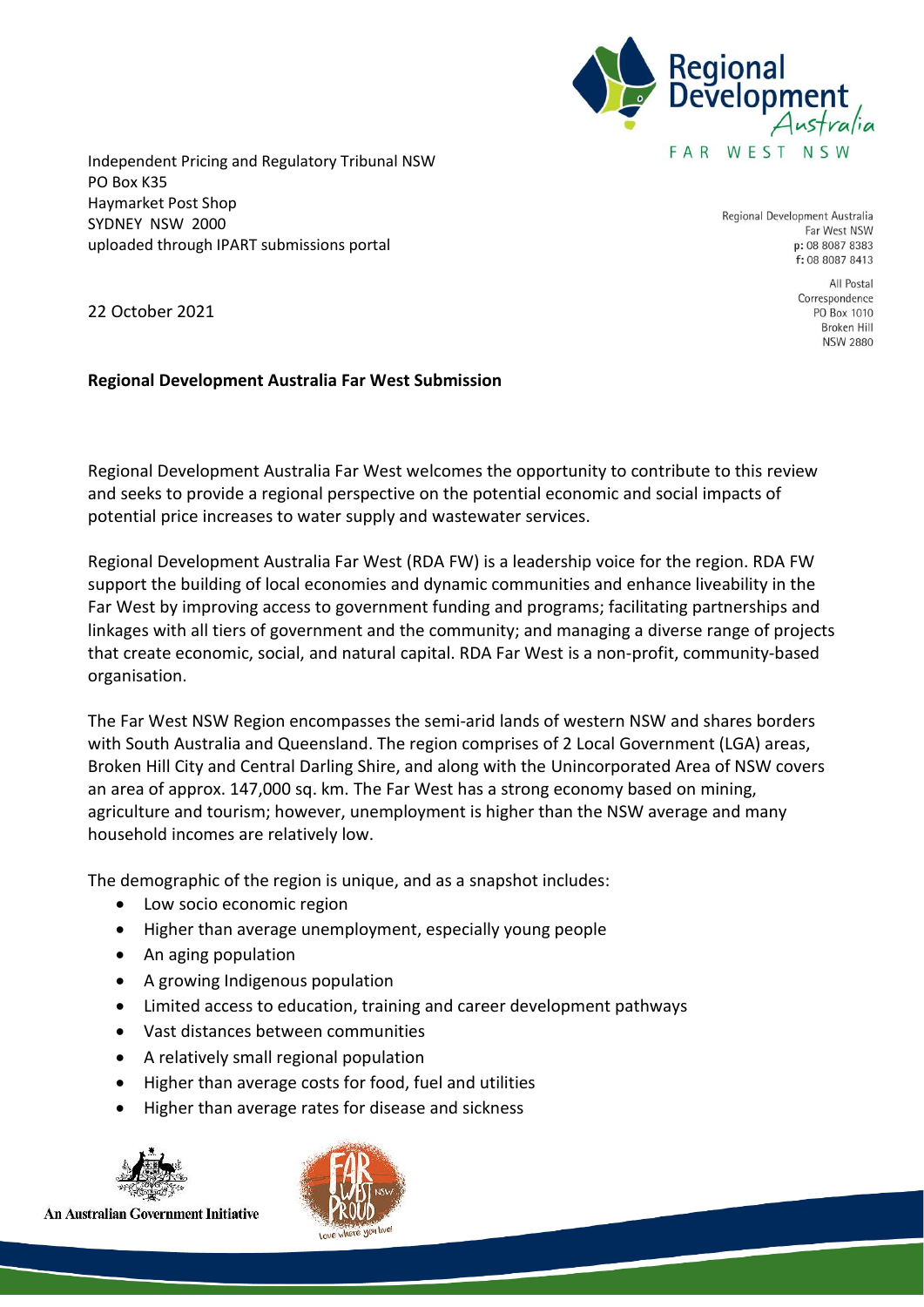The Far West region is a critical contributor to the State's economy with mining in the region contributing \$496.5 Million to the regions GRP (Oct 2021), and the regions GDP for the same period at \$1.6 billion. Residents in the region contribute above the state average for GDP per capita.

# **Ability of the region to pay**

Unemployment in the region is currently recorded as 5.5% in comparison to Australia 4.6% and NSW at 4.5%. The region records an indigenous population of 5.5% well above the NSW rate of 2.9%. Average household income for the region is \$69,527, approx. \$7,745 lower than the NSW average and the average age is 42.3 years, compared to the NSW average of 38 years.

The social and economic disadvantage in the region has been highlighted through several reports. Both the Closing the Gap Report and the Dropping of the Edge Report (2015) have highlighted the social and economic disadvantage of the Far West region, particularly in relation to the disconnect of the community from services provided to and enjoyed by community members and services that are taken for granted by other communities.

Socio-Economic Indexes for Areas (SEIFA) is a product developed by the ABS that ranks areas in Australia according to relative socio-economic advantage and disadvantage.

Broken Hill is ranked in the lowest 10% of communities in NSW for socio economic disadvantage.

# **Economic impacts**

The population of the region has declined steadily over the past 30 years and is now a critical consideration in the workforce needs of the region with the 2019 Far West Workforce Development Study reporting 86% of business are planning for growth over the next 10 years, yet 46% of business report advertising a position in the past 12 months they were unable to fill. The region is further developing strategies and marketing to address the critical workforce needs of the region and support the planned mining development of rare minerals that are highly sought on a world market and crucial for utility scale renewable energy storage. A development that offers positive outcomes for the Far West region, Australia, and the world as we seek a significant reduction in emissions to meet world emission targets and slow global warming.

Addressing the workforce needs of the region, therefore population decline and ensuring the Far West NSW region meets the workforce needs of critical projects that continue to support the Australian economy as one of the world's largest exporters of iron ore can only be achieved with a holistic approach to ensure liveability, sustainability and affordable living in a harsh natural environment.

The capacity of the region to meet significant increases in basic costs of living is limited with the average household income approx. \$7,745 or 10% lower than the NSW average.



An Australian Government Initiative

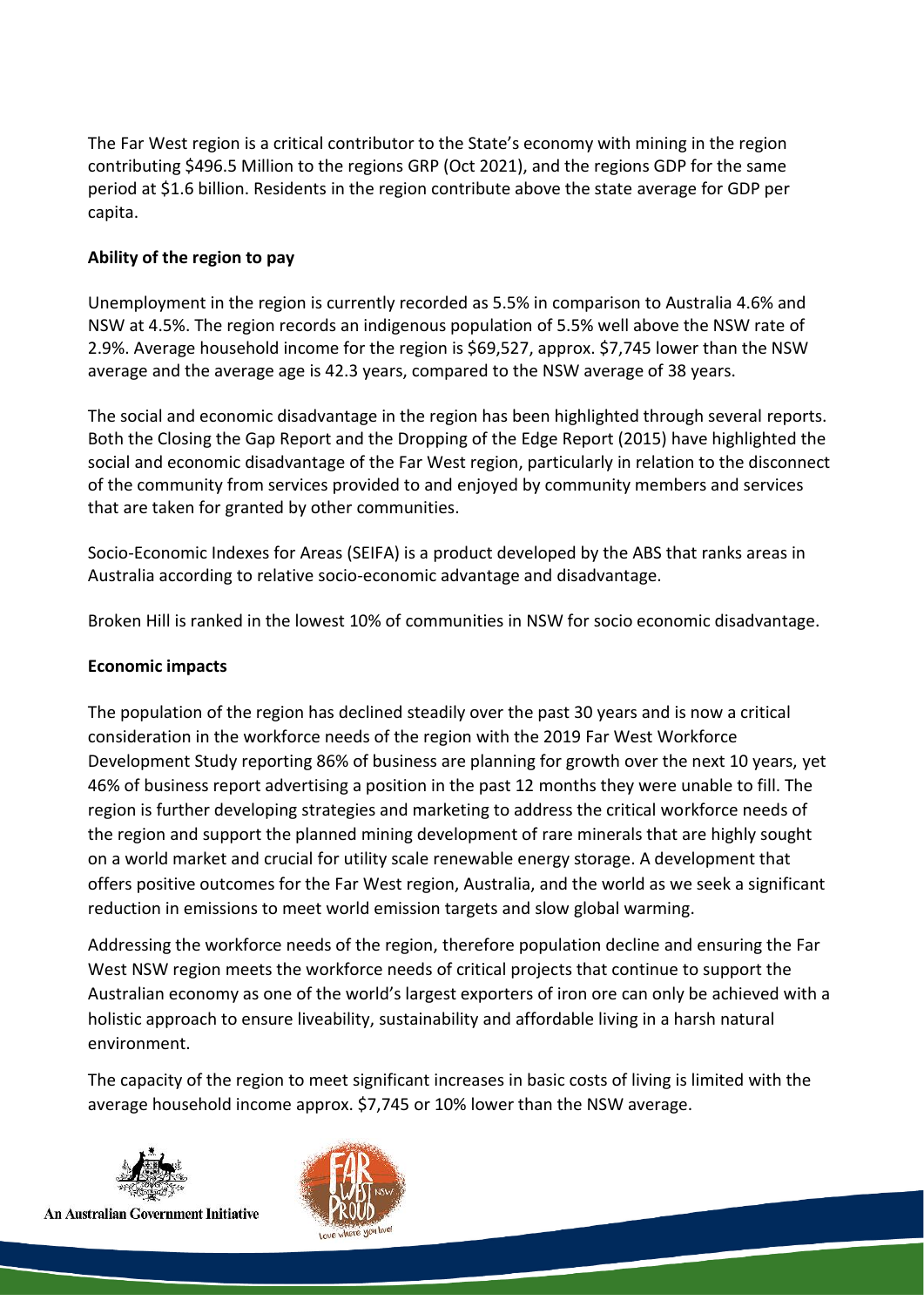# **Health and wellbeing**

The health and wellbeing of our people has become even more critical as the COVID-19 pandemic continues to impact the lives and livelihoods of people across the globe and much research has demonstrated the links between "greenspaces" and the higher levels of health and wellbeing of the people able to access them, even linking lower risks of various health conditions such as high blood pressure and cardiovascular disease, as well as physical health greenspaces are associated with positive mental health.

The Far West NSW region largely encompasses the semi-arid lands of western NSW and records an annual average rainfall of 224mm, compared to 1175mm in Sydney or a NSW State average of 554.5mm. Broken Hill and the surrounding regional centres fall into the lowest 20 average rainfall locations in Australia.

Accord into the World Health Organisation every city is recommended to provide a minimum of 9 square metres of urban green space for each person. Recent data demonstrates Broken Hill scores 5.3% in the prevalence of nature parks and reserves in comparison to the NSW average of 6.6%.

With the knowledge that public greenspaces in the region are limited residents traditionally embraced the concept of developing greenspaces at home with turf and garden areas that created opportunity, relaxation, enhanced liveability and supported health and wellbeing outcomes. Unfortunately, the recent prolonged drought and the constant authority narrative of the need to reduce water consumption mandated many residents dedicated less water to their greenspaces, reducing liveability, visual appeal, health and wellbeing and increasing the prevalence of dust storms and raised dust in the city.

The NSW Health Fact Sheet states the health effects for exposure to raised dust are irritation to the eyes and upper airways, further stating exposure to dust may;

- trigger allergic reactions and asthma attacks
- cause serious breathing-related problems
- contribute to cardiovascular or heart disease
- contribute to reduced life span.

The Far West region lacks capacity to significantly increase greenspaces in and around our communities through rainfall alone, unlike many of our cousins in other parts of the State. Our population is aging, potentially with reduced physical capacity and any significant increase in the cost of water will negatively impact the capacity and willingness to restore greenspaces, impacting the health and wellbeing of our people, liveability, physical health, the cost to Australia's Health Care system and population growth.

Reduced liveability, physical and visual appeal and increased health risks will significantly impact the regions capacity to attract the workforce required to continue mining the minerals that enable



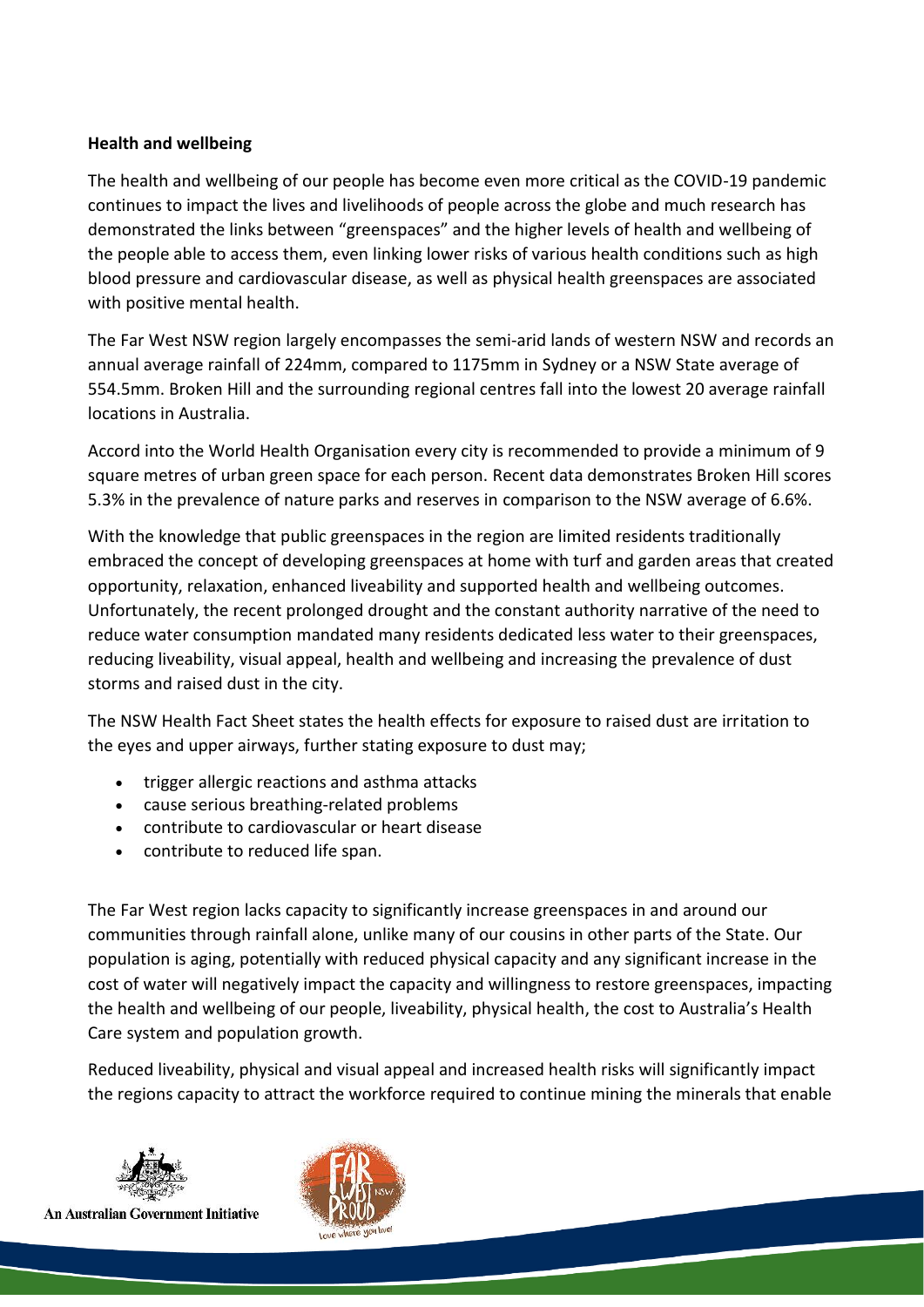Australians to live the lifestyle we are accustomed to.

Broken Hill is one the oldest continuous mining centres in the world and offers opportunity for further large-scale mining ventures with a number of planned new ventures set to develop. The agricultural industry continues to feed the nation (and contributed \$61.2 Million to the Gross Regional Product in 2019-2020) with sheep/wool, beef, and goat production. However, affordable, reliable, high quality water is essential to enable the rest of Australia to continue to benefit from the toils of the Far West region.

Mean maximum temperature is listed on the BOM website as 32.8 degrees Celsius, whilst the average temperature of Sydney is stated as 26.0 degrees Celsius. World coverage of the current climate issues with Australia's mean temperature recorded as 1.15 degrees Celsius above the 1961-1990 average demonstrates the significant liveability and health and wellbeing differences between Broken Hill and Sydney with a mean temperature difference of 6.8 degrees Celsius.

Liveability in Broken Hill remains a critical factor for population retention and growth. In a region that receives significantly less rainfall, has fewer greenspaces and far greater mean temperatures the ability for the community to increase greenspaces, cool off in a swimming pool (the beach isn't an option for us) over summer months, often exceeding 42 degrees Celsius remain critical outcomes.

# **The issue of Lead**

The World Health Organisation (WHO) states lead is a naturally occurring toxic metal found in the Earth's crust. Its widespread use has resulted in extensive environmental contamination, human exposure, and significant public health problems in many parts of the world.

Lead exposure can have serious consequences for the health of children. At high levels of exposure lead attacks the brain and central nervous system causing coma, convulsions and even death. Children who survive severe lead poisoning may be left with intellectual disability and behavioural disorders. At lower levels of exposure that cause no obvious symptoms, lead is now known to produce a spectrum of injury across multiple body systems. In particular, lead can affect children's brain development, resulting in reduced intelligence quotient (IQ), behavioural changes such as reduced attention span and increased antisocial behaviour, and reduced educational attainment. Lead exposure also causes anaemia, hypertension, renal impairment, immunotoxicity and toxicity to the reproductive organs. The neurological and behavioural effects of lead are believed to be irreversible. Furthermore, the WHO states;

- Lead is a cumulative toxicant that affects multiple body systems and is particularly harmful to young children.
- Lead in the body is distributed to the brain, liver, kidney and bones. It is stored in the teeth and bones, where it accumulates over time. Human exposure is usually assessed through



An Australian Government Initiative

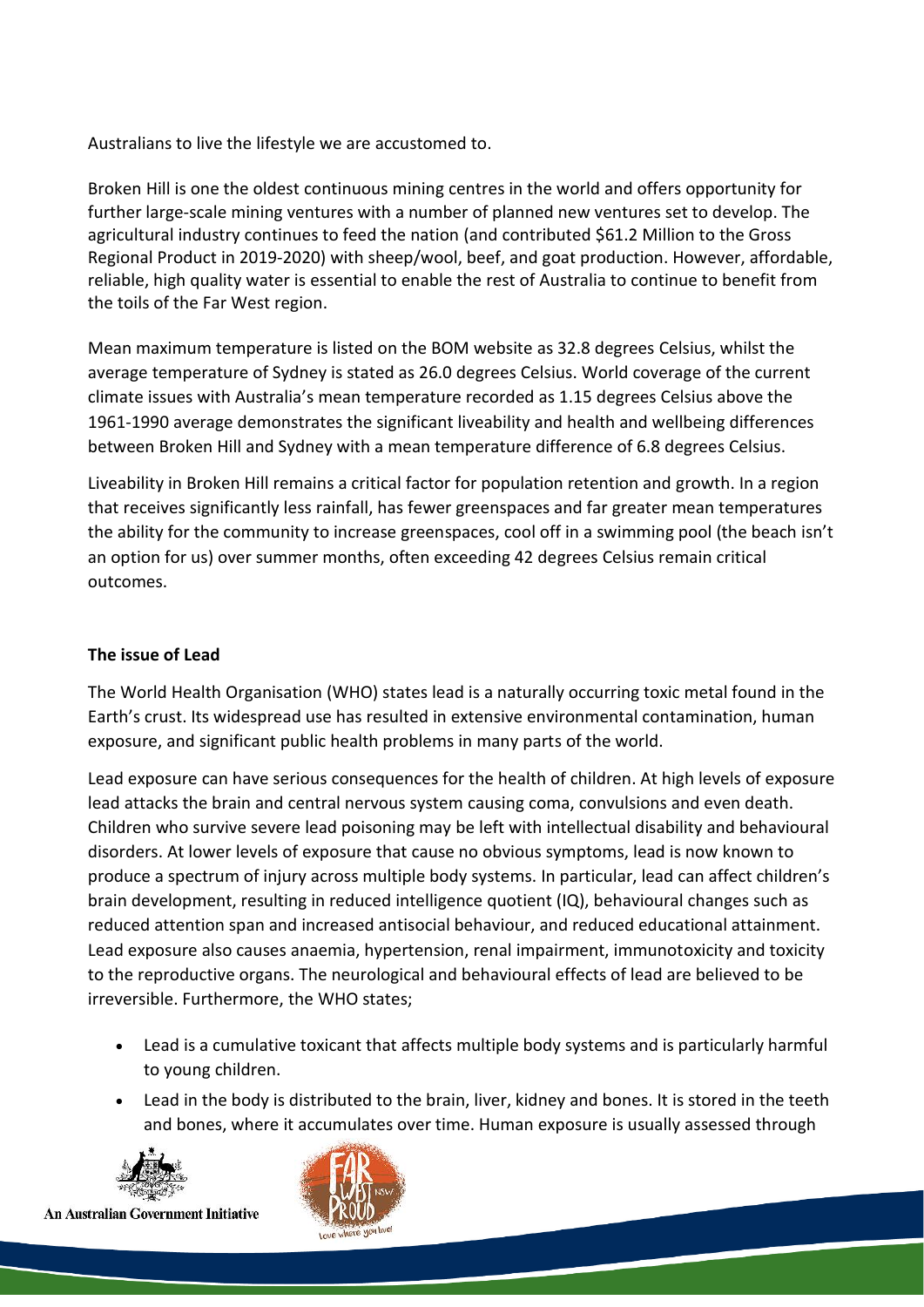the measurement of lead in blood.

- Lead in bone is released into blood during pregnancy and becomes a source of exposure to the developing fetus.
- There is no level of exposure to lead that is known to be without harmful effects.
- Lead exposure is preventable.

A recent study (Blood lead levels among Broken Hill children born between 2009-2015: a longitudinal study to inform prevention strategies, 2021 Lyle, Borland, Quartermain) states lead, silver and zinc mining have been continuous in the town of Broken Hill, in far western New South Wales (NSW), since 1884. As understanding of the detrimental health effects of lead exposure in children and the blood lead level (BLL) at which they occur has grown, the BLL guideline for action has been progressively revised down since the 1960s. Recent evidence has accumulated that BLLs <10 µg/dL have measurable health impacts and that there may be no safe level of lead exposure in young children.

BLLs ≥5 µg/dL are endemic among young children in Broken Hill, because of the high risk of lead exposure in the community resulting from lead mining. Sources of lead include the legacy of past smelting and mining, and the resultant accumulation of lead dust in houses and soil; lead paint; and the ongoing impact of current mining operations.

A total of 1865 Broken Hill children born between 2009 and 2015 were registered on the Lead Management Program database.

The proportion of children who had a blood lead test at 12 months rose from 36% of those born in 2009 to 73% of those born in 2014 and 2015. Approximately half the children tested at 12 months already had a BLL  $\geq$ 5 µg/dL.

At this 12-month test, around half the children recorded a BLL <5 ug/dL, one in three had a BLL 5– 9  $\mu$ g/dL, and one in five had a BLL ≥10  $\mu$ g/dL.

SA Health inform us the best way to protect your children's health is to prevent lead getting into their mouth where it can be swallowed. This can be done by:

- **washing** and drying children's hands after playing outside or with pets and especially before eating or sleeping
- encouraging children to eat in highchairs or at a table
- providing a large mat for babies to play on **wash** frequently
- **washing** children's playthings regularly with soap and **water**, especially those used outside

Reducing lead around your home by regularly cleaning indoors to remove household dust is important to minimise lead exposure in lead-contaminated environments. However, when cleaning is done using 'dry' methods such as sweeping, dust can be lifted into the air which will resettle on surfaces later.



An Australian Government Initiative

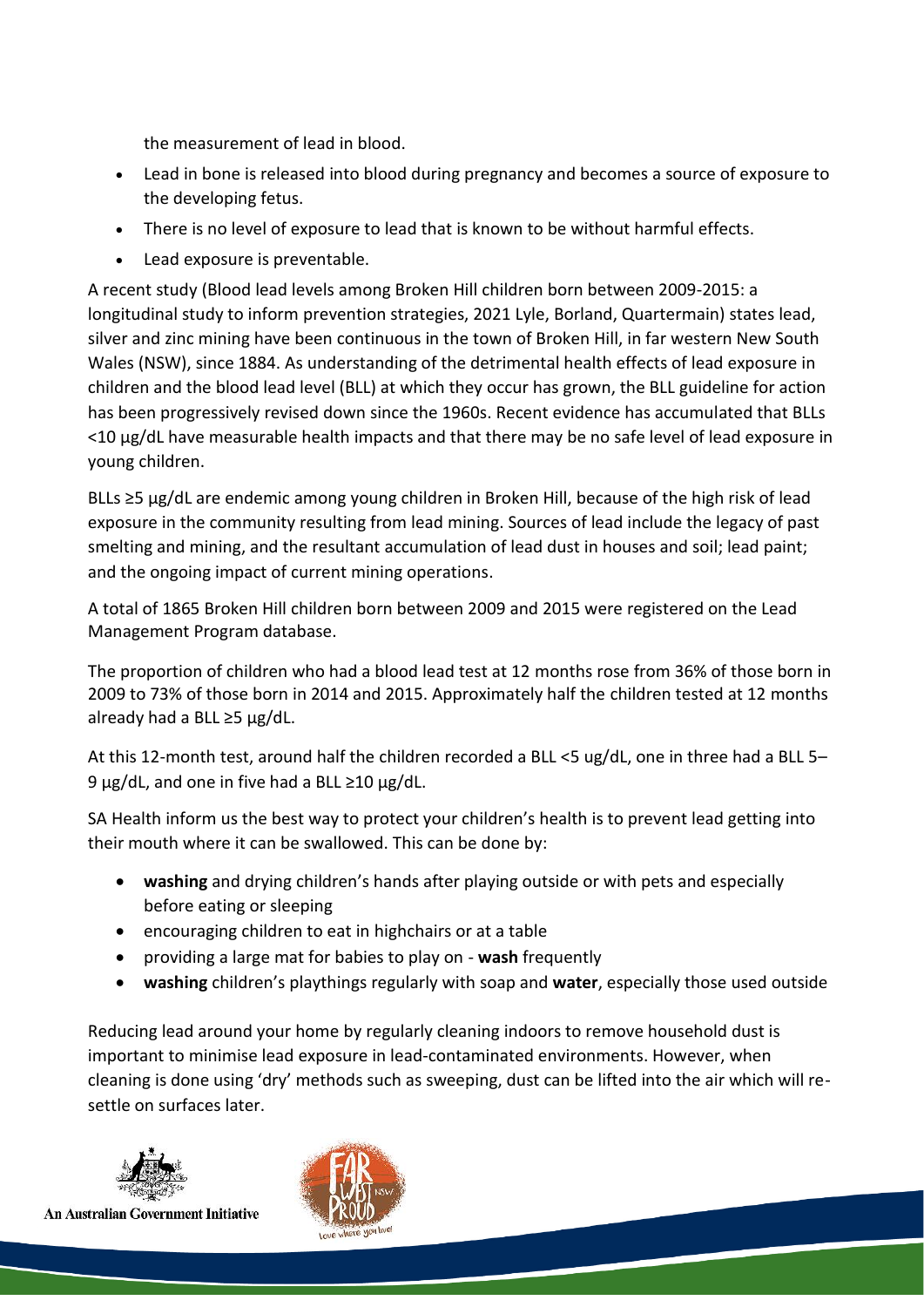Furthermore, SA Health state the best way to reduce exposure around the house is to "hose off hard surfaces around the house especially" and "reduce dust from the garden by covering bare soil with grass".

Broken Hill has historical lead health problems and extreme exposure due to more than 137 years of continuous mining, lead is in our yards, our homes, our soil and the best protection we can offer our children and ourselves is based on the use of water.

# **The IPART issues paper**

The issues paper discusses the repair and replacement of water pipes in Broken Hill.

*Over the next 5 years Essential Water plans to spend around \$180 per customer on upgrades and improvements. Although the Broken Hill Pipeline has improved water supply, the pipes and treatment plants that Essential Water owns and manages are relatively old and need to be repaired or replaced. Money that Essential Water spends on these repairs and replacements will be recovered over time through water and wastewater prices paid by customers.*

The people of Broken Hill have been paying for water since 1883 when Charles Rasp discovered what turned out to be the world's largest deposit of silver, lead and zinc. Our community is built on resilience, tenacity, hard work and strong planning. The people of Broken Hill and Far West NSW expect far greater business management and corporate responsibility. A business model that doesn't budget and save for asset replacement and infrastructure upgrades is destined to fail, to retain consumer confidence and competitiveness and as a basic business model one expects businesses to budget and plan to meet infrastructure upgrades, yet it appears a lack of planning could now potentially become the burden of Broken Hill residents.

Essential Water discuss the proposed increases are in part due to a decrease in water use, potentially due to population decrease, however if Broken Hill is to meet future workforce needs our population must increase, thus increasing water use.

Furthermore, Essential Water state *"In our 2019 review we considered that people in Broken Hill would use more water once the Pipeline came into use and water restrictions were lifted. However, over the last 3 years people have used less water than we predicted".* 

Broken Hill people have invested significant resources into the conservation of water through more efficient appliances and changed habits, they have been discouraged from watering gardens and lawns, filling swimming pools and cleaning hard surfaces. Essential Water introduced Level 1 water restrictions on Saturday 1 December 2018, which included prohibiting the use of domestic and public sprinklers, automatic watering systems and fixed or hand-held hoses for irrigation of gardens and lawns between 10am and 7pm.



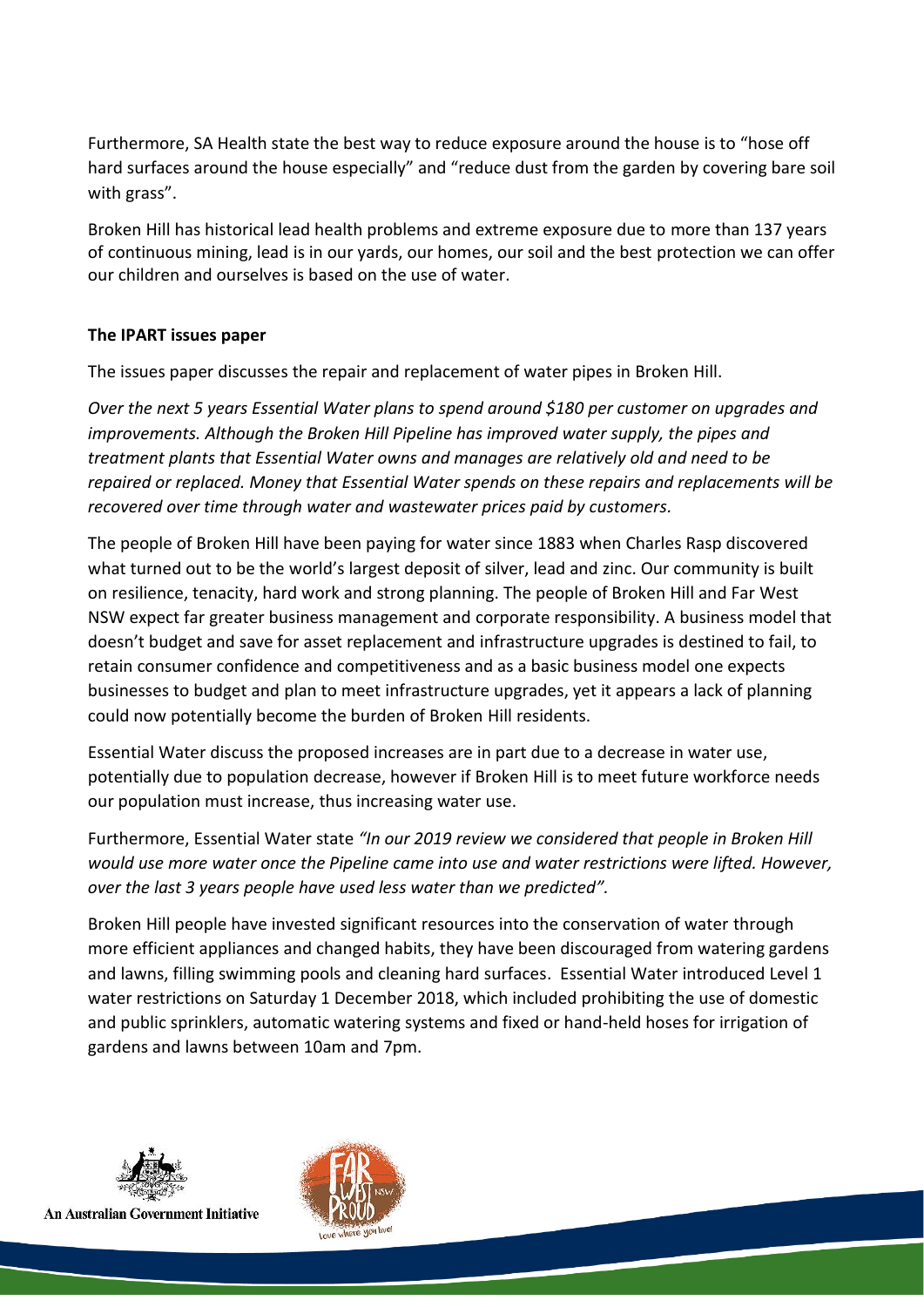The Australian Government Bureau of Meteorology website states "Essential Water gives notice that, from Thursday 27 June 2019, Level 1 water restrictions, as set out below, will take effect in Broken Hill, Silverton and Sunset Strip.

The restriction type is listed as "permanent".

Under level one restrictions;

- Watering of private gardens is permitted only with: An automatic watering system between 7pm and 10am; or A manual watering system between 4pm and 10am.
- Watering of private lawns is permitted only with: An automatic watering system between 7pm and 10am; or A manual watering system between 4pm and 10am.
- Private vehicles may be cleaned: By a commercial car wash; or By means of a bucket or watering can filled directly from a tap (and not by means of a hose); or By means of a trigger hose, used only for the purpose of wetting, and rinsing a vehicle after it has been washed; or To clean inside a tank of a tanker vehicle by means of a trigger hose, where such cleaning is necessary either to avoid contamination of the tanker's contents or to ensure public safety.
- Paved areas: may be cleaned by means of a trigger hose, only if necessary, as a result of an accident, fire, to ensure the health and welfare of animals using the area, or other emergency, unless prior written approval is granted by Essential Water.
- Windows and building facades may be cleaned: by a bucket or watering can be filled directly from a tap (and not by means of a hose) unless it is necessary to do so as a result of an accident, fire, or other emergency.
- Construction activities: water must not be used, except by means of a trigger hose.
- Swimming pool or spa which: Has previously been filled must not be emptied and refilled, it may only be topped up or maintained with water from a hand-held hose, bucket or watering can; or Has not previously been filled – must not be filled without Essential Water's prior written authority.
- Private and public gardens: filling or topping up ponds and lakes: An empty pond or lake must not be filled without Essential Water's prior written approval; or The level of water in a pond or lake that has previously been filled with water may only be topped up or maintained with water from a hand-held hose, bucket or watering can.



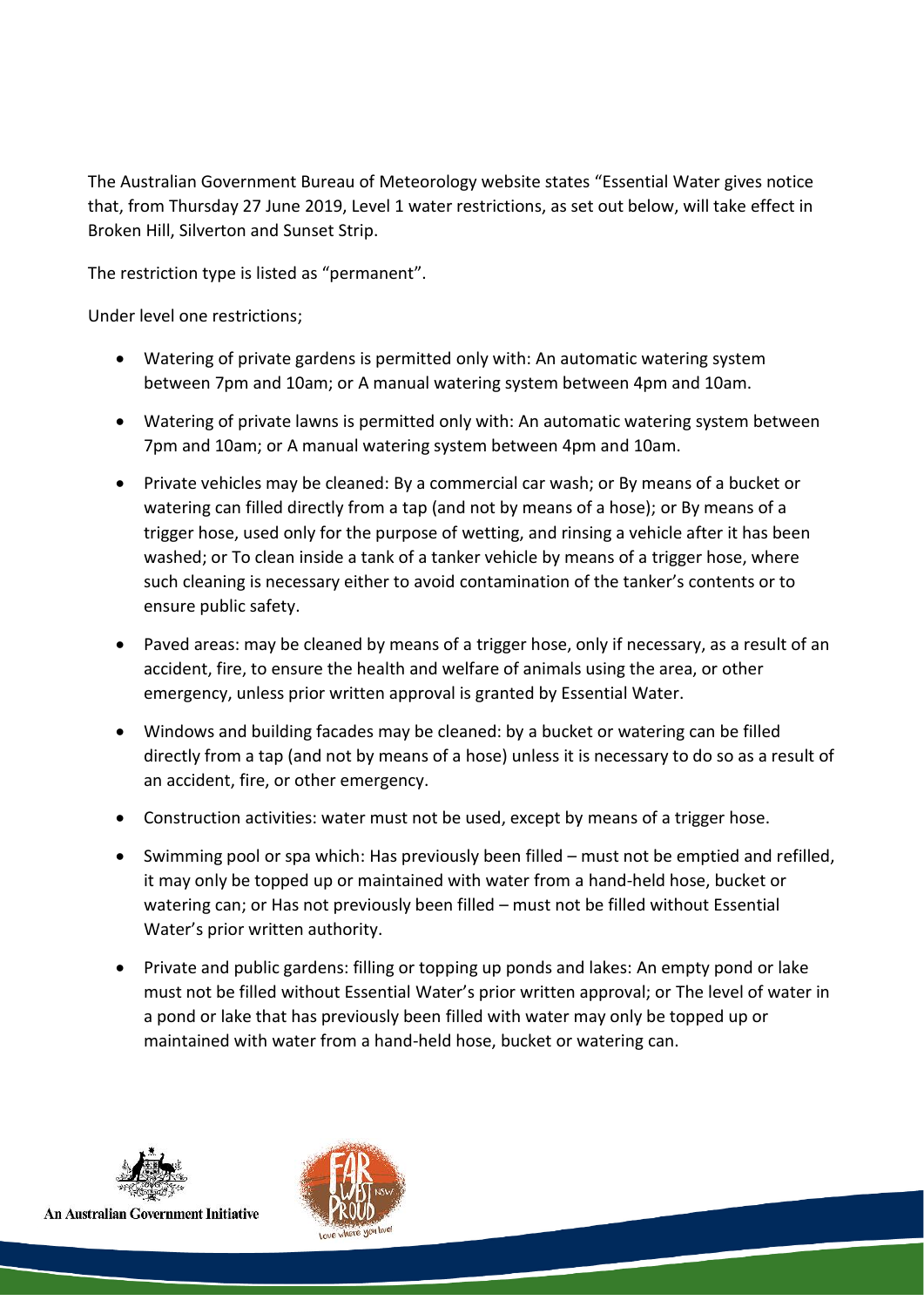Given the date is October 2021 and water restrictions were again introduced 27 June 2019 and remains listed as permanent on the BOM website the pretence that Essential Water predicted Broken Hill people would use more water remains a mystery, how could they use more water over the past 3 years when Level one restrictions were implemented 27 June 2019, formally removed on 01 March 2021, yet appear to remain in place. In consulting 5 people today about when water restrictions ceased, all five stated they thought they were still in place.

# **Conclusion**

The potential price increases outlined in the IPART issues paper ranging from 11% (above CPI), realistically approx. 45% higher in Broken Hill and significantly higher for outlying remote communities over the next 5 years will have a detrimental impact on the region. Water is vital for all forms of life and a potential increase of up to 45% in Broken Hill and more in outlying remote communities for a basic human need is unreasonable and unrealistic.

As outlined, the community's ability to pay is limited with average household incomes 10% lower than the NSW average, thus any increase in water prices will discourage greenspaces, reduce the physical and visual appeal of the city and impact real estate prices, further disadvantaging the community, already ranked in the lowest 10% for socio economic disadvantage.

Mining has long been the cornerstone of the Australian economy and a number of large scale mining ventures set to develop over coming years in the region are significant to the continued economic output of Australia. Increased mining activity and the workforce requirements to meet that activity will increase water usage across the region, however significant increases in water costs will impact the viability of mining ventures and the economic output of Australia.

The health and wellbeing of the people of Far West NSW will suffer with price increases, impacting the national Health Care System.

Years of drought have significantly impacted every aspect of life in the region with many of the large street trees in Broken Hill, regeneration reserves and residential gardens now dead. Increases in the price of water will impact the community's and councils' ability to replant trees and gardens and provide water for establishment and growth, further exacerbating the issues of raised dust, mental health, physical health, lead poisoning and workforce needs.

The Far West NSW economy is dominated by mining, yet the visitor economy plays an important part in the region's economy and the fabric of Australia. Broken Hill is Australia's first Heritage listed city. The City of Broken Hill is of outstanding heritage value to the nation for its significant role in the development of Australia as a modern and prosperous country.